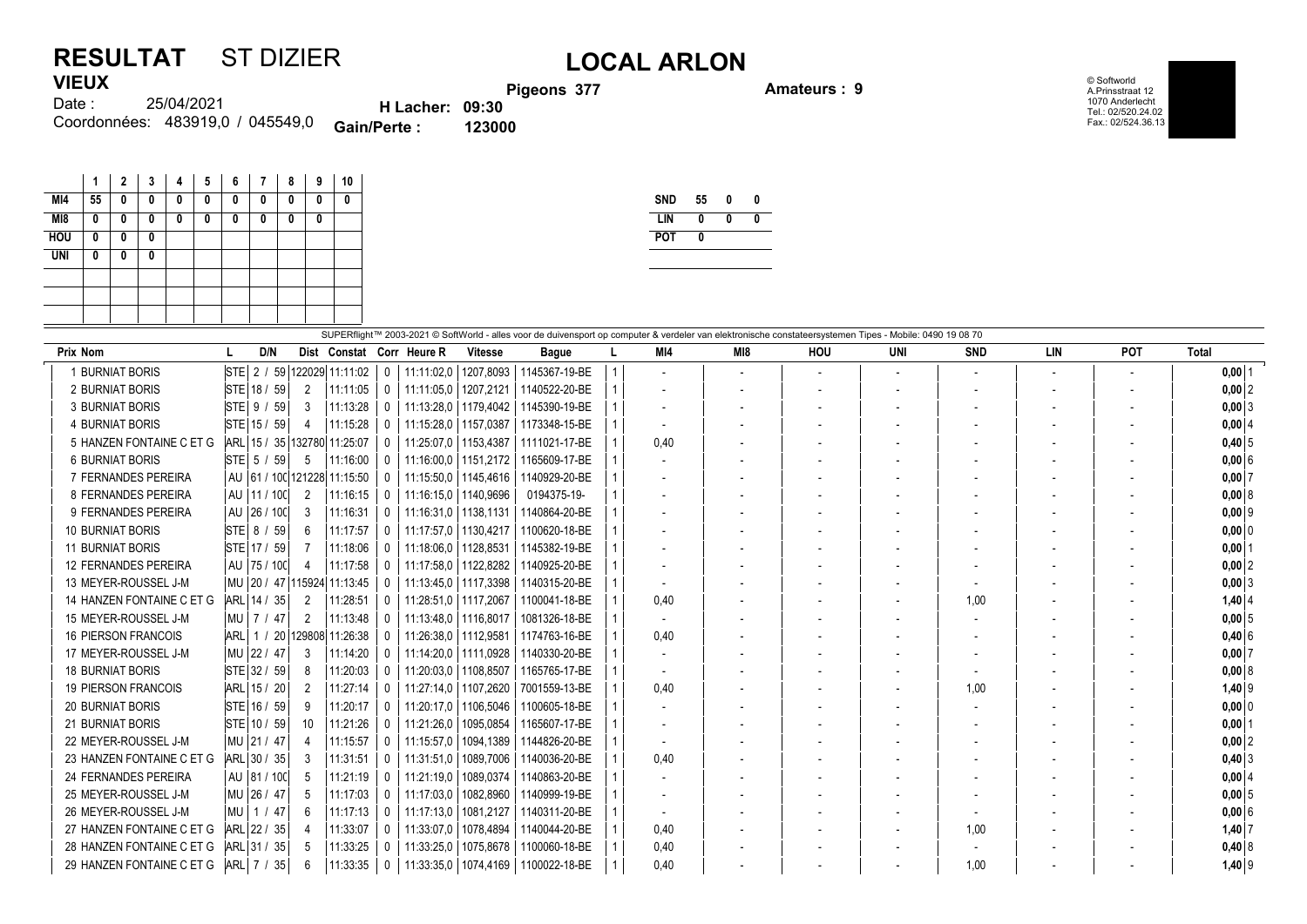| Prix Nom                                           | D/N                        |         | Dist Constat Corr Heure R         |               |                                                         | <b>Vitesse</b>       | Bague                                 | MI4  | MI8 | HOU | UNI | <b>SND</b> | LIN | <b>POT</b> | <b>Total</b>         |
|----------------------------------------------------|----------------------------|---------|-----------------------------------|---------------|---------------------------------------------------------|----------------------|---------------------------------------|------|-----|-----|-----|------------|-----|------------|----------------------|
| 30 REDING EMILE                                    |                            |         | ARL 29 / 38 130152 11:31:16       | 0             | 11:31:16,0                                              |                      | 1073.2712   1100880-18-BE             |      |     |     |     |            |     |            | $0,00$ 0             |
| 31 PIERSON FRANCOIS                                | ARL 16 / 20                | 3       | 11:30:58                          | 0             | 11:30:58,0                                              |                      | 1073,0890 1174769-16-BE               | 0.40 |     |     |     |            |     |            | $0,40$   1           |
| 32 PIERSON FRANCOIS                                | ARL 20 / 20                | 4       | 11:31:41                          | $\mathbf 0$   | 11:31:41,0                                              | 1066,7691            | 1165823-17-BE                         | 0.40 |     |     |     | 1,00       |     |            | $1,40$ 2             |
| 33 HANZEN FONTAINE C ET G                          | ARL 35 / 35                | 7       | 11:34:35                          | 0             | 11:34:35,0                                              |                      | 1065.7926   1144571-20-BE             | 0.40 |     |     |     |            |     |            | $0,40$ 3             |
| 34 MEYER-ROUSSEL J-M                               | MU   17 / 47               |         | 11:19:01                          | 0             | 11:19:01.0                                              | 1063,3605            | 1081336-18-BE                         |      |     |     |     |            |     |            | 0,00   4             |
| 35 HANZEN FONTAINE C ET G                          | ARL 16 / 35                | 8       | 11:34:54                          | 0             | 11:34:54,0                                              | 1063,0906            | 1100070-18-BE                         | 0,40 |     |     |     | 0,50       |     |            | $0,90$ 5             |
| 36 WAUTHY-SELECK G                                 |                            |         | ATT   18 / 29   136227   11:38:31 | $ 0,8\rangle$ | 11:38:31,8                                              | 1059,8850            | 1145578-19-BE                         |      |     |     |     |            |     |            | $0,00$ 6             |
| 37 MEYER-ROUSSEL J-M                               | MU 45 / 47                 | 8       | 11:19:36                          | 0             | 11:19:36,0                                              | 1057,7009            | 1144823-20-BE                         |      |     |     |     |            |     |            | $0,00$ 7             |
| <b>38 BURNIAT BORIS</b>                            | STE 1 / 59                 | -11     | 11:25:59                          | 0             | 11:25:59,0                                              | 1052,1255            | 1145449-19-BE                         |      |     |     |     |            |     |            | $0,00 \,   \, 8$     |
| <b>39 BURNIAT BORIS</b>                            | STE 14 / 59                | 12      | 11:26:38                          | $\mathbf{0}$  | 11:26:38.0                                              |                      | 1046.2619   1145400-19-BE             |      |     |     |     |            |     |            | 0,00   9             |
| 40 HANZEN FONTAINE C ET G                          | ARL 4 / 35                 | 9       | 11:36:58                          | $\mathbf 0$   | 11:36:58,0                                              | 1045,7864            | 1040006-20-BE                         | 0.40 |     |     |     |            |     |            | $0,40$ 0             |
| 41 WAUTHY-SELECK G                                 | ATT 8 / 29                 | 2       | 11:40:26                          |               | $ 0.8 $ 11:40:26.8                                      |                      | 1044.3120   2041399-18-BE             |      |     |     |     |            |     |            | $0,00$ 1             |
| 42 HANZEN FONTAINE C ET G                          | ARL 26 / 35                | 10      | 11:37:22                          | 0             | 11:37:22,0                                              |                      | 1042,5021   1140042-20-BE             | 0.30 |     |     |     |            |     |            | $0,30$ 2             |
| 43 MEYER-ROUSSEL J-M                               | MU 3 / 47                  | 9       | 11:22:00                          | 0             | 11:22:00,0                                              |                      | 1035,0359   1100891-18-BE             |      |     |     |     |            |     |            | 0,003                |
| 44 MEYER-ROUSSEL J-M                               | MU   11 / 47               | 10      | 11:22:01                          | 0             | 11:22:01,0                                              |                      | 1034,8819   1141085-19-BE             |      |     |     |     |            |     |            | 0,00   4             |
| <b>45 PIERSON FRANCOIS</b>                         | ARL 17 / 20                | 5       | 11:35:43                          | 0             | 11:35:43,0                                              |                      | 1032,5442   1145787-19-BE             |      |     |     |     |            |     |            | $0,00 \vert 5$       |
| 46 DULIEU-THEISEN PAT                              |                            |         | SEL   1 / 29   125690   11:31:56  | 0.8           | 11:31:56.8                                              |                      | 1030,6966   1140998-19-BE             |      |     |     |     |            |     |            | 0,006                |
| 47 HANZEN FONTAINE C ET G                          | ARL 11 / 35                | -11     | 11:39:08                          | $\mathbf{0}$  | 11:39:08,0                                              | 1028,2397            | 1140040-20-BE                         |      |     |     |     |            |     |            | $0,00$ 7             |
| <b>48 BURNIAT BORIS</b>                            | STE 19 / 59                | 13      | 11:29:20                          | 0             | 11:29:20,0                                              |                      | 1022,5895   1145378-19-BE             |      |     |     |     |            |     |            | 0,0018               |
| 49 DULIEU-THEISEN PAT                              | SEL 13 / 29                | 2       |                                   |               | $11:33:05$ $\mid$ 0.8   11:33:05.8                      |                      | 1021,0675   1145798-19-BE             |      |     |     |     |            |     |            | $0,00$ 9             |
| 50 MEYER-ROUSSEL J-M                               | MU 46 / 47                 | 11      | 11:23:32                          | 0             | 11:23:32,0                                              |                      | 1021,0571 2117275-20-BE               |      |     |     |     |            |     |            | $0,00$ 0             |
| 51 DULIEU-THEISEN PAT                              | SEL 7 / 29                 | 3       | 11:33:07                          |               | $ 0.8 $ 11:33:07.8                                      |                      | 1020,7910   1145800-19-BE             |      |     |     |     |            |     |            | $0,00$  1            |
| 52 PIERSON FRANCOIS                                | ARL 7 / 20                 | 6       | 11:37:32                          | 0             | 11:37:32,0                                              |                      | 1017,8360   1174782-16-BE             |      |     |     |     |            |     |            | $0,00$ 2             |
| 53 BURNIAT BORIS                                   | STE 3 / 59                 | 14      | 11:30:02                          | 0             | 11:30:02,0                                              | 1016,6261            | 1174044-16-BE                         |      |     |     |     |            |     |            | 0,003                |
| 54 HANZEN FONTAINE C ET G                          | ARL   1 / 35               | 12      | 11:40:37                          | $\mathbf{0}$  | 11:40:37,0                                              |                      | 1016,5626   1174317-16-BE             |      |     |     |     |            |     |            | $0,00$ 4             |
| 55 DULIEU-THEISEN PAT                              | SEL 10 / 29                | 4       | 11:33:57                          | 0.8           | 11:33:57,8                                              | 1013,9288            | 1168528-17-BE                         |      |     |     |     |            |     |            | $0,00$ 5             |
| 56 BURNIAT BORIS                                   | STE 58 / 59                | 15      | 11:30:41                          | 0             | 11:30:41.0                                              |                      | 1011,1505   1140654-20-BE             |      |     |     |     |            |     |            | 0,006                |
| 57 WAUTHY-SELECK G                                 | ATT   5 / 29               | 3       |                                   |               | $11:44:56$ $\mid$ 0.8   11:44:56.8                      |                      | 1009.4878   1145587-19-BE             |      |     |     |     |            |     |            | $0,00$ 7             |
| 58 DULIEU-THEISEN PAT                              | SEL 11 / 29                | 5       |                                   |               | $11:34:30$   0,8   11:34:30,8                           |                      | 1009,4503   1145803-19-BE             |      |     |     |     |            |     |            | 0,008                |
| 59 HANZEN FONTAINE C ET G                          | ARL 21 / 35                | 13      | 11:41:39                          | 0             | 11:41:39,0                                              |                      | 1008,5835   1140052-20-BE             |      |     |     |     |            |     |            | $0,00$ 9             |
| <b>60 BURNIAT BORIS</b>                            | STE 11 / 59                | 16      | 11:31:06                          | $\mathbf 0$   | 11:31:06,0                                              |                      | 1007,6715   1145363-19-BE             |      |     |     |     |            |     |            | $0,00$ 0             |
| 61 PIERSON FRANCOIS                                | ARL 8 / 20                 | 7       | 11:39:06                          | 0             | 11:39:06,0                                              |                      | 1005,4843   1185760-16-BE             |      |     |     |     |            |     |            | $0,00$   1           |
| 62 HANZEN FONTAINE C ET G<br>63 DULIEU-THEISEN PAT | ARL 28 / 35                | 14      | 11:42:23                          | 0             | 11:42:23,0                                              | 1002,9965            | 1140911-20-BE                         |      |     |     |     |            |     |            | $0,00$ 2             |
|                                                    | SEL 15 / 29                | 6       | $11:36:03$ $ 0.8 $                |               | 11:36:03.8                                              | 997,0385             | 1145811-19-BE                         |      |     |     |     |            |     |            | 0,00 3               |
| 64 HANZEN FONTAINE C ET G                          | ARL 23 / 35                | 15      | 11:43:38                          | 0             | 11:43:38,0                                              | 993,6145             | 1185743-16-BE                         |      |     |     |     |            |     |            | 0,00 4               |
| 65 WAUTHY-SELECK G<br><b>66 BURNIAT BORIS</b>      | ATT 21 / 29<br>STE 21 / 59 | 4<br>17 | $11:47:23$ 0.8<br>11:33:14        | $\Omega$      | 11:47:23,8<br>11:33:14,0                                | 991,4871<br>990,2273 | 1140300-20-BE<br>1145450-19-BE        |      |     |     |     |            |     |            | $0,00$ 5<br>$0,00$ 6 |
| 67 DULIEU-THEISEN PAT                              | SEL   8 / 29               | 7       |                                   |               | $\vert$ 11:36:59 $\vert$ 0,8 $\vert$ 11:36:59,8 $\vert$ | 989,7111             | 1145795-19-BE                         |      |     |     |     |            |     |            | $0,00$ 7             |
| 68 MEYER-ROUSSEL J-M                               | MU 9 / 47                  | 12      | $11:27:14$ 0                      |               | 11:27:14,0                                              |                      | 988,8315   1144892-20-BE              |      |     |     |     |            |     |            | 0,00 8               |
| 69 DULIEU-THEISEN PAT                              | $ SEL $ 5 / 29             | 8       |                                   |               | 11:37:30   0.8   11:37:30.8   985,7010                  |                      | 1141038-19-BE                         |      |     |     |     |            |     |            | $0,00$ 9             |
| 70 MEYER-ROUSSEL J-M                               | MU 18 / 47                 | 13      | 11:27:39                          | 0             | 11:27:39,0                                              | 985,3295             | 1081330-18-BE                         |      |     |     |     |            |     |            | $0,00$ 0             |
| 71 WAUTHY-SELECK G                                 | ATT 3 / 29                 | 5       |                                   |               | $11:48:15$   0,8   11:48:15,8                           | 985,2722             | 4000741-17-BE                         |      |     |     |     |            |     |            | $0,00$ 1             |
| <b>72 BURNIAT BORIS</b>                            | STE 50 / 59                | 18      | 11:34:23                          | 0             | 11:34:23,0                                              | 981,0721             | 1145499-19-BE                         |      |     |     |     |            |     |            | $0,00$ 2             |
| 73 PIERSON FRANCOIS                                | ARL 18 / 20                | 8       | 11:42:26                          | $\mathbf 0$   | 11:42:26,0                                              | 980,1762             | 1145790-19-BE                         |      |     |     |     |            |     |            | 0,003                |
| 74 DULIEU-THEISEN PAT                              | SEL 19 / 29                | 9       |                                   |               | $11:38:21$   0,8   11:38:21,8   979,1738                |                      | 1145797-19-BE                         |      |     |     |     |            |     |            | $0,00$ 4             |
| 75 HANZEN FONTAINE C ET G                          | ARL 25 / 35                | 16      | 11:45:50 0                        |               |                                                         |                      | 11:45:50,0   977,5215   1140045-20-BE |      |     |     |     |            |     |            | $0,00$ 5             |
|                                                    |                            |         |                                   |               |                                                         |                      |                                       |      |     |     |     |            |     |            |                      |